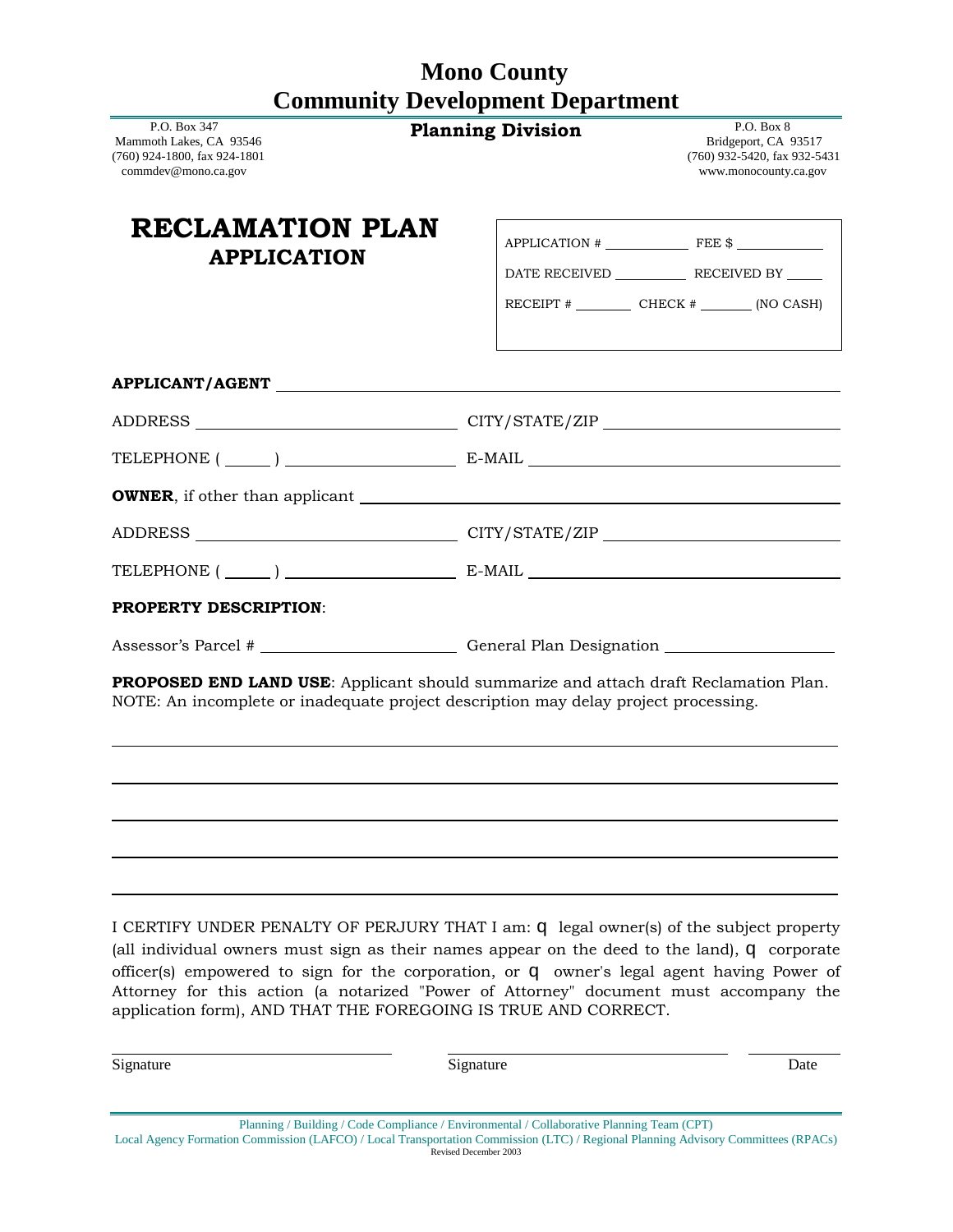# **Mono County Community Development Department**

**Planning Division** P.O. Box 8

 P.O. Box 347 Mammoth Lakes, CA 93546 (760) 924-1800, fax 924-1801 commdev@mono.ca.gov

 Bridgeport, CA 93517 (760) 932-5420, fax 932-5431 www.monocounty.ca.gov

# **RECLAMATION PLAN CHECKLIST**

Lack of the following information may delay the processing of a Reclamation Plan Application. Draft Reclamation Plans should be included at the time of application submittal.

#### **RECLAMATION PLANS SHALL INCLUDE**:

- q Completed application and checklist.
- q Deposit for project processing: See Development Fee Schedule.
- q Environmental Review (CEQA): See Development Fee Schedule for Negative Declaration and Environmental Impact Report (EIR) (for initial study only).
- q Draft Reclamation Plan and electronic copy in Microsoft Word.
- q Financial assurance estimate by a qualified professional.
- q Adequate site plan for the mining and reclamation phase of project.

#### **RECLAMATION PLAN REQUIREMENTS**:

The Surface Mining and Reclamation Act of 1975 (SMARA) and Mono County General Plan Chapter 35, Reclamation, provide standards and procedures for reclamation of resource development activities in Mono County. All Reclamation Plans submitted shall conform to applicable verifiable standards.

List the page numbers from the draft Reclamation Plan where the following General Plan Chapter 35, "Processing Reclamation Plans," standards have been addressed.

page # **Wildlife Habitat** (Chapter 35.050 F) Wildlife and wildlife habitat shall be protected in accordance with the following standards:

Rare, threatened or endangered species or species of special concern, as defined by the California Department of Fish and Game, U.S. Forest Service, Bureau of Land Management, or the U.S. Fish and Wildlife Service, and their respective habitat shall be conserved as prescribed by the federal Endangered Species Act of 1973, 16 U.S.C. section 1531, and the California Endangered Species Act, Fish and Game Code section 1900, et seq. If avoidance cannot be achieved through the available alternatives, mitigation shall be proposed in accordance with the rules and regulations of the California Department of Fish and Game, U.S. Forest Service, Bureau of Land Management, the U.S. Fish and Wildlife Service, the U.S. Army Corps of Engineers and other applicable agencies.

Wildlife habitat shall be established on disturbed lands in a condition similar to or better than that, which existed before the lands were disturbed, unless the proposed end use precludes its use as wildlife habitat or the approved reclamation plan establishes a different habitat type than that which existed prior to disturbance.

Wetland habitat shall be avoided. Any wetland habitat impacted as a consequence of resource development activities shall be mitigated at a minimum of a one-to-one ratio for wetland habitat acreage and wetland habitat value.

Planning / Building / Code Compliance / Environmental / Collaborative Planning Team (CPT)

Local Agency Formation Commission (LAFCO) / Local Transportation Commission (LTC) / Regional Planning Advisory Committees (RPACs) Revised December 2003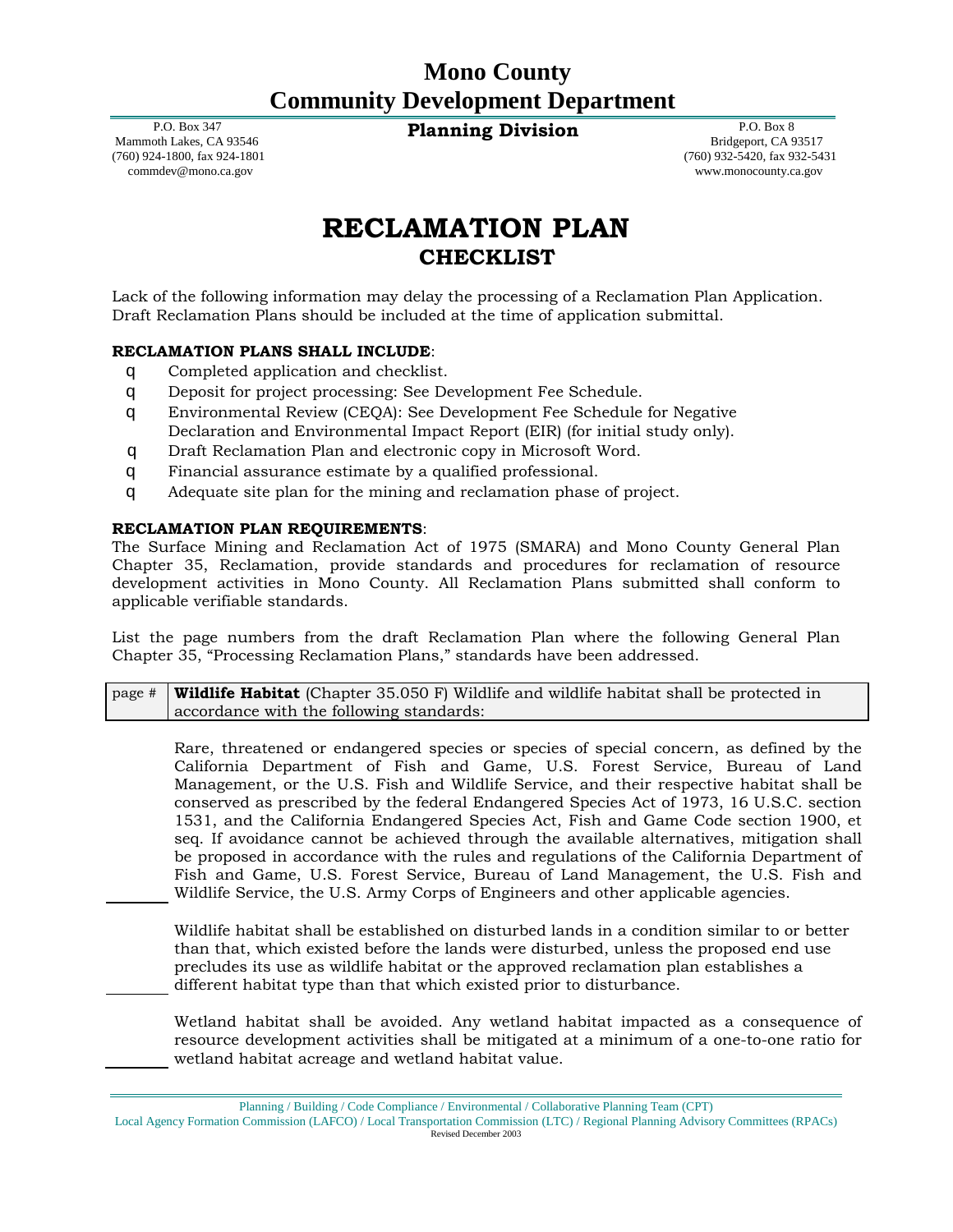| page # Backfilling, Regrading, Slope Stability and Recontouring (Chapter 35.050 F)   |
|--------------------------------------------------------------------------------------|
| Backfilling, regrading, slope stabilization, and recontouring shall conform with the |
| following standards                                                                  |

Where backfilling is proposed for urban uses (e.g., roads, building sites, or other improvements sensitive to settlement), the fill material shall be compacted in accordance with the Uniform Building Code, the Mono County Grading Ordinance, or other methods approved by the County as appropriate for the approved end use.

Where backfilling is required for resource conservation purposes (e.g., agriculture, fish and wildlife habitat, and wildland conservation), fill material shall be backfilled to the standards required for the resource conservation use involved.

Piles or dumps of waste material such as mining waste shall be stockpiled in such a manner as to facilitate phased reclamation. They shall be segregated from topsoil and topsoil substitutes or growth media salvaged for use in reclamation.

Final reclaimed fill slopes, including permanent piles or dumps of mine waste rock and overburden, shall not exceed 2:1 (horizontal:vertical), except where site-specific geologic and engineering analyses demonstrate that the proposed final slope will have a minimum slope stability factor of safety that is suitable for the approved end use, and when the proposed final slope can be successfully revegetated.

At closure, all fill slopes, including permanent piles or dumps of mine waste and overburden, shall conform to the surrounding topography and/or approved end use.

Cut slopes, including final highwalls and quarry faces, shall have a minimum slope stability factor of safety that is suitable for the proposed end use and that conforms to the surrounding topography and/or approved end use.

Permanent placement of piles or dumps of waste material, such as mining waste and overburden, shall not occur within wetlands unless mitigation accepted by the lead agency has been approved to offset wetland impacts and/or losses.

page # **Revegetation** (Chapter 35.050 F) Revegetation shall be part of the approved plan, unless it is not consistent with the approved end use.

A vegetative cover suitable for the approved end use and capable of self-regeneration without continued dependence on irrigation, soil amendments or fertilizer shall be established on disturbed lands unless an artificially maintained landscape is consistent with the approved reclamation plan. Vegetative cover-density and species-richness shall be, where appropriate, sufficient to stabilize the surface against effects of long-term erosion and shall be similar to naturally occurring habitats in the surrounding area. The vegetative density, cover and species-richness of naturally occurring habitats shall be documented in baseline studies carried out prior to the initiation of resource development activities.

Test plots conducted simultaneously with resource development activities shall be required to determine the most appropriate planting procedures to be followed to ensure successful implementation of the proposed revegetation plan. The County may waive the requirement to conduct test plots when the success of the proposed revegetation plan can be documented from experience with similar species and conditions or by relying on competent professional advice based on experience with the species to be planted.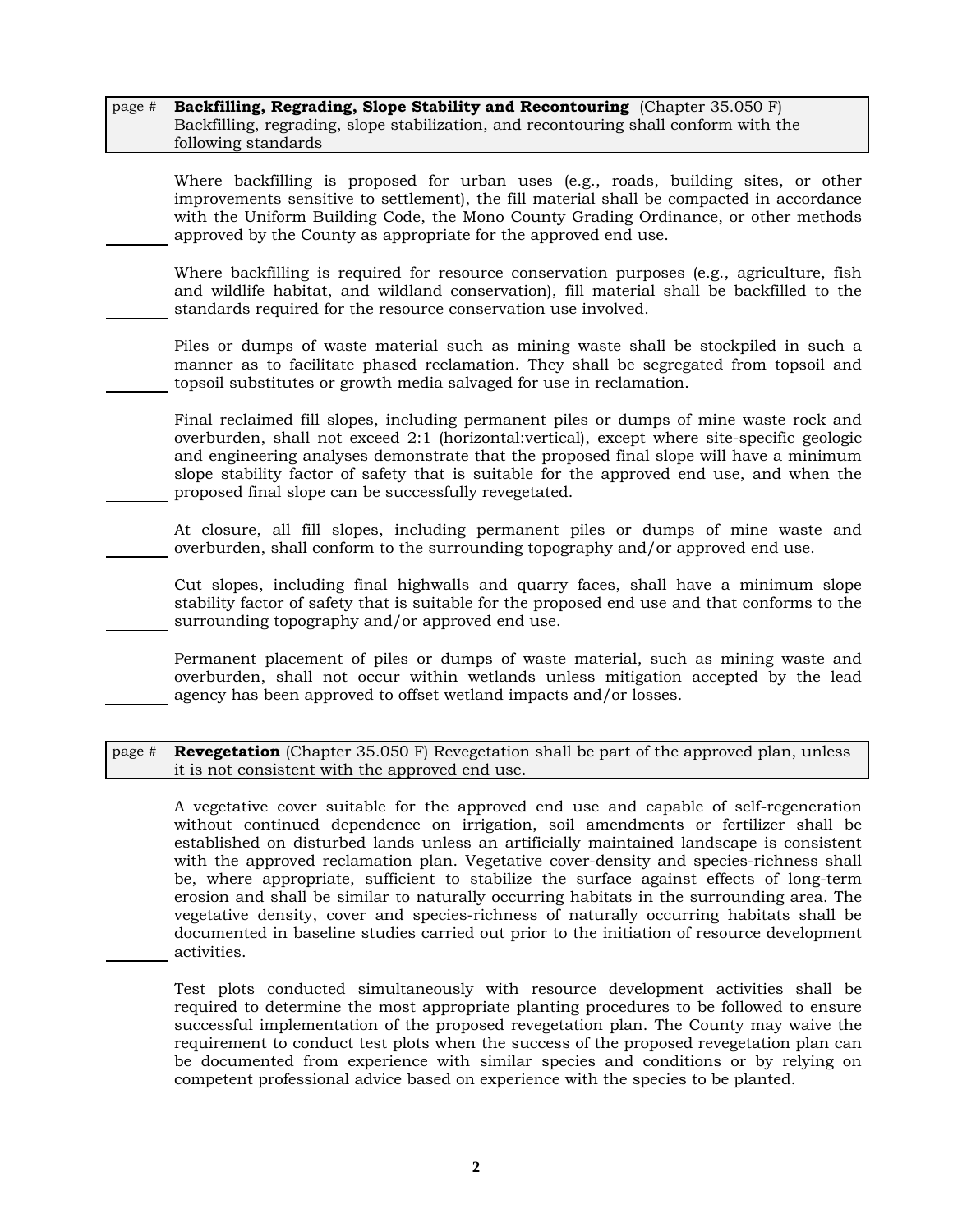Where resource development activities result in compaction of the soil, ripping, disking, or other means shall be used in areas to be revegetated to eliminate compaction and to establish a suitable root zone in preparation for planting.

Prior to closure, all access roads, haul roads, and other traffic routes to be reclaimed shall be stripped of any remaining roadbase materials and covered with suitable growth media or topsoil, and revegetated.

Soil analysis shall be required to determine the presence or absence of elements essential for plant growth and to determine those soluble elements that may be toxic to plants, if the soil has been chemically altered or if the growth media consists of other than the native topsoil. If soil analysis suggests that fertility levels or soil constituents are inadequate to successfully implement the revegetation program, fertilizer or other soil amendments may be incorporated into the soil. When native plant materials are used, preference shall be given to slow-release fertilizers, including mineral and organic materials that mimic natural sources, and shall be added in amounts similar to those found in reference soils under natural vegetation of the type being reclaimed.

Temporary access for exploration or other short-term uses on arid lands shall not disrupt the soil surface except where necessary to gain safe access. Barriers shall be installed when necessary to prevent unauthorized vehicular traffic from interfering with the reclamation of temporary access routes.

Indigenous plant species shall be used for revegetation, except when introduced species are necessary to meet the end uses specified in the approved reclamation plan. Areas to be developed for industrial, commercial or residential uses shall be revegetated for the interim period, as necessary, to control erosion. In this circumstance, non-indigenous plant species may be used if they are not noxious weeds and if they are species known not to displace indigenous species in the area.

Planting shall be conducted during the most favorable period of the year for plant establishment.

Soil stabilizing practices shall be used where necessary to control erosion and for successful plant establishment. Irrigation may be used when necessary to establish vegetation.

If irrigation is used, the operator must demonstrate that the vegetation has been selfsustaining without irrigation for up to five (5) years prior to release of the financial assurances by the County, unless an artificially maintained landscape is consistent with the end use.

Weeds, as defined by the Soil Conservation Service, or the County Agricultural Commissioner, or the California Native Plant Society, shall be managed: 1) when they threaten the success of the proposed revegetation; 2) to prevent spreading to nearby areas; and 3) to eliminate fire hazard.

Protection measures, such as fencing of revegetated areas and/or the placement of cages over individual plants, shall be used in areas where grazing, trampling, herbivory, or other causes threaten the success of the proposed revegetation. Fencing shall be maintained until revegetation efforts are successfully completed and the County authorizes removal.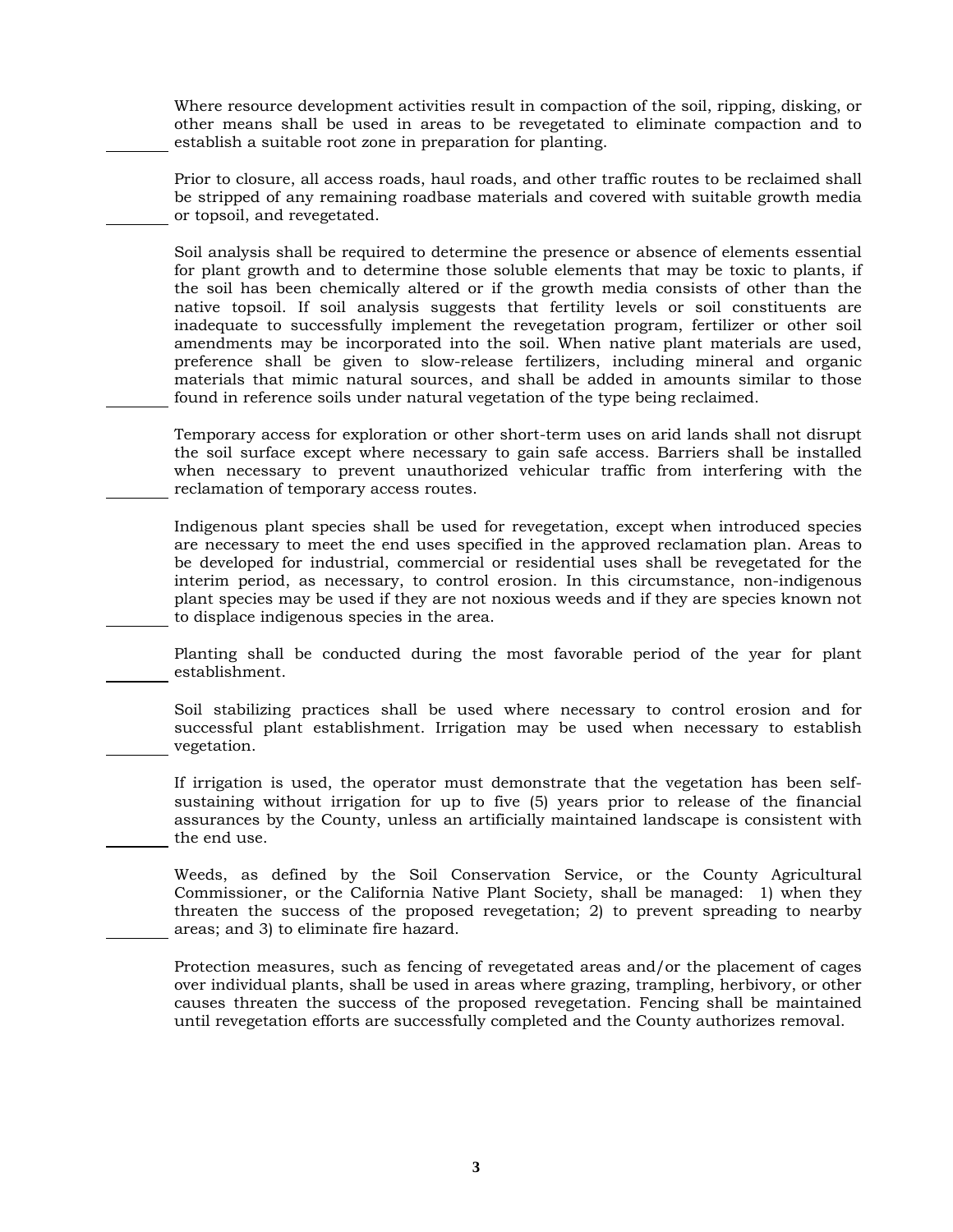Success of revegetation shall be judged based upon the effectiveness of the vegetation for the approved end use, and by comparing the quantified measures of vegetative cover, density, and species-richness of the reclaimed lands to similar parameters of naturally occurring vegetation in the area. Either baseline data or data from nearby reference areas may be used as the standard for comparison. Quantitative standards for success and the location(s) of the reference area(s) shall be set forth in the approved reclamation plan. Comparisons shall be made until performance standards are met provided that, during the last two years, there has been no human intervention, including for example, irrigation, fertilization, or weeding. Standards for success shall be based on expected local recovery rates. Valid sampling techniques for measuring success shall be specified in the approved reclamation plan. Sample sizes must be sufficient to produce at least an 80 percent confidence level.

#### page # **Drainage, Diversion Structures, Waterways and Erosion Control** (Chapter 35.050 F)

Reclamation activities shall be conducted to protect on-site and downstream beneficial uses of water in accordance with the Porter-Cologne Water Quality Control Act, Water Code Section 13000 et seq., and the Federal Clean Water Act, 33 U.S.C. Section 1251 et seq.

The quality of water, recharge potential, and storage capacity of groundwater aquifers shall not be diminished, except as allowed in the approved reclamation plan.

Erosion and sedimentation shall be controlled during all phases of construction, operation, reclamation, and closure of an operation to minimize siltation of lakes and watercourses, as required by the Regional Water Quality Control Board, the State Water Resources Control Board, and the Mono County Grading Ordinance.

Surface runoff and drainage shall be controlled by berms, silt fences, sediment ponds, revegetation, hay bales, or other erosion-control measures, to ensure that surrounding land and water resources are protected from erosion, gullying, sedimentation and contamination. Erosion control methods shall be designed to handle runoff from not less than the 20-year/one-hour intensity storm event.

Where natural drainages are covered, restricted, rerouted or otherwise impacted, mitigating alternatives shall be proposed and specifically approved in the reclamation plan to assure that runoff shall not cause increased erosion or sedimentation.

When stream diversions are required, they shall be constructed in accordance with:

- 1. Applicable stream and lake alteration agreements between the operator and the Department of Fish and Game; and
- 2. The requirements of the Federal Clean Water Act, Sections 301 (33 U.S.C. Section 1311) and 404 (33 U.S.C. Section 1344) and/or section 10 of the Rivers and Harbors Act.

When no longer needed to achieve the purpose for which they were authorized, all temporary stream channel diversions shall be removed and the affected land reclaimed.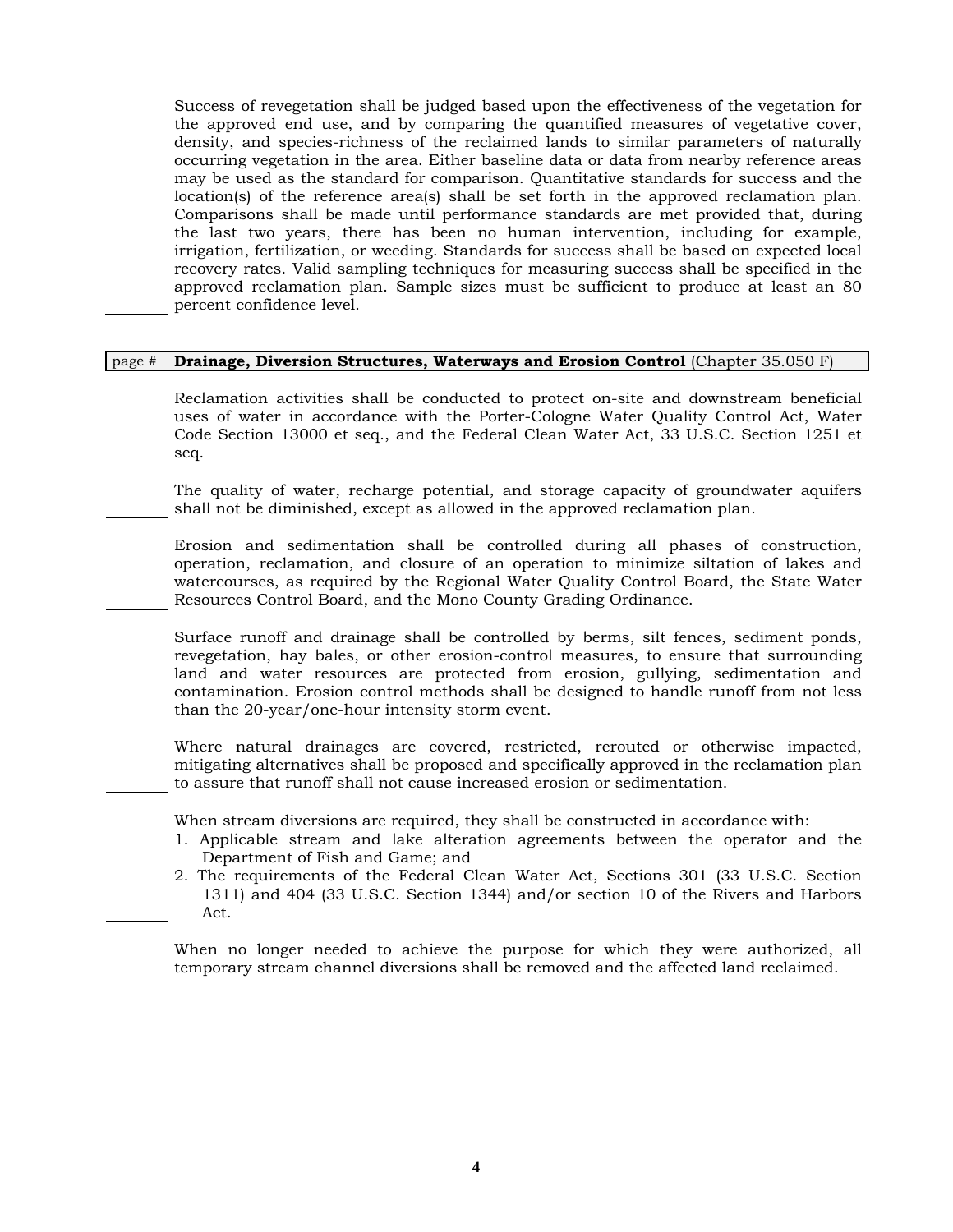page # **Other Agricultural Land** (Chapter 35.050 F) The following standards shall apply to agricultural lands, other than prime agricultural lands, when the approved end use is agriculture.

In addition to the standards for topsoil salvage, maintenance, and redistribution, nonprime agricultural lands shall be reclaimed so as to be capable of sustaining economically viable production of crops commonly grown in the surrounding areas.

#### page # **Building, Structure and Equipment Removal** (Chapter 35.050 F)

All equipment, supplies, and other materials shall be stored in designated areas (as shown in the approved reclamation plan). All waste shall be disposed of in accordance with state and local health and safety ordinances.

All buildings, structures and equipment shall be dismantled and removed prior to final site closure except those buildings, structures and equipment approved in the reclamation plan as necessary for the end use.

#### page # **Stream Protection, Including Surface and Groundwater** (Chapter 35.050 F)

Surface and groundwater shall be protected from siltation and pollutants that may diminish water quality as required by the Federal Clean Water Act, sections 301 et seq. (33 U.S.C. section 1311), 404 et seq. (33 U.S.C. section 1344), the Porter-Cologne Act, section 13000 et seq., the County Grading Ordinance, the Regional Water Quality Control Board or the State Water Resources Control Board.

In-stream surface mining operations shall be conducted in compliance with Section 1603 of the California Fish and Game Code, section 404 of the Clean Water Act, and section 10 of the Rivers and Harbors Act.

Surface mining activities in stream or river channels shall be regulated to control channel degradation in order to prevent undermining of bridge supports, exposure of pipelines or other structures buried within the channel, loss of spawning habitat, lowering of groundwater levels, destruction of riparian vegetation, and increased stream bank erosion (exceptions may be specified in the approved reclamation plan). Changes in channel elevations and bank erosion shall be evaluated annually using records of annual extraction quantities and benchmarked annual cross sections and/or sequential aerial photographs to determine appropriate extraction locations and rates.

In accordance with requirements of the Department of Fish and Game, in-stream mining activities shall not cause fish to become entrapped in pools or in off-channel pits, nor shall they restrict spawning or migratory activities.

page # **Topsoils Salvage, Maintenance and Redistribution** (Chapter 35.050 F) When the approved reclamation plan calls for revegetation or cultivation of disturbed lands, the following performance standards shall apply to topsoil salvage, maintenance, and redistribution activities:

All salvageable topsoil suitable for revegetation shall be removed as a separate layer from areas to be disturbed. Topsoil and vegetation removal shall not precede development activities by more than one year, unless the County approves a longer time period.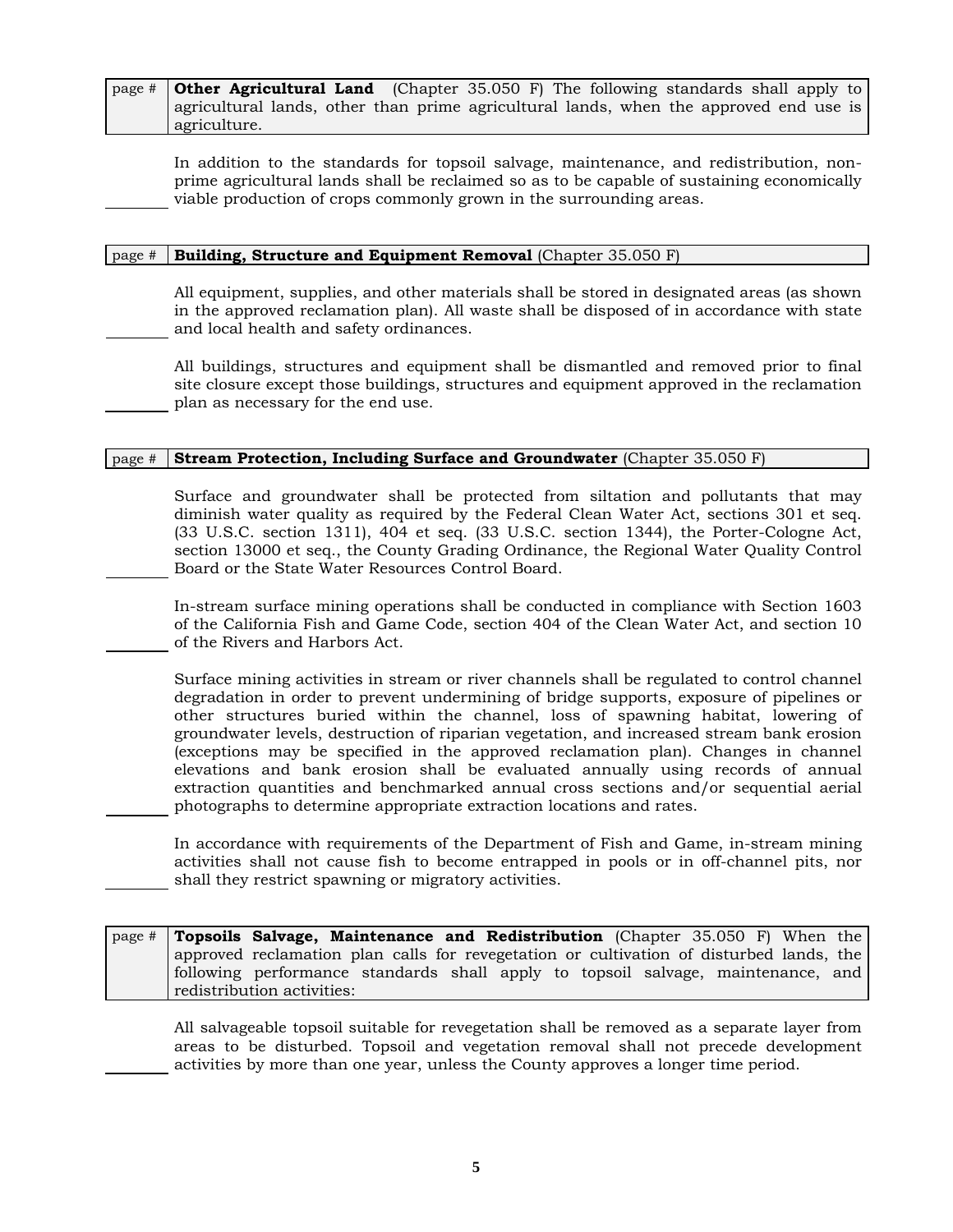Topsoil resources shall be mapped prior to stripping and the location of topsoil stockpiles shall be shown on a map in the reclamation plan. If the amount of topsoil needed to cover all surfaces to be revegetated is not available on site, other suitable material capable of sustaining vegetation (such as subsoil) shall be removed as a separate layer for use as a suitable growth media. Topsoil and suitable growth media shall be maintained in separate stockpiles. Test plots may be required to determine the suitability of growth media for revegetation purposes.

Soil salvage operations and phases of reclamation shall be carried out in accordance with a schedule that: 1) is set forth in the approved reclamation plan; 2) minimizes the area disturbed; and 3) is designed to achieve maximum revegetation success allowable under the mining plan.

Topsoil and suitable growth media shall be used to phase reclamation as soon as can be accommodated by the operations schedule presented in the approved reclamation plan. Topsoil and suitable growth media that cannot be utilized immediately for reclamation shall be stockpiled in an area where it will not be disturbed until needed for reclamation. Topsoil and suitable growth media stockpiles shall be clearly identified to distinguish them from waste dumps. Topsoil and suitable growth media stockpiles shall be planted with a vegetative cover or shall be protected by other equally effective measures to prevent water and wind erosion and to discourage weeds. Relocation of topsoil or suitable growth media stockpiles for purposes other than reclamation shall require prior written approval from the County.

Topsoil and suitable growth media shall be redistributed in a manner that results in a stable, uniform thickness consistent with the approved end use, site configuration, and drainage patterns.

#### page # **Tailing and Waste Management** (Chapter 35.050 F)

State Water Resources Control Board mine waste disposal regulations in Article 7 of Chapter 15 of Title 23, California Code of Regulations, shall govern mine waste and tailings, and mine waste disposal units shall be reclaimed in conformance with this article.

Geothermal drilling waste and cuttings shall be disposed of in a manner approved by the Lahontan Regional Water Quality Control Board.

#### page # **Closure of Surface Openings** (if applicable, see Chapter 35.050 F)

page # **Prime Agriculture Land Reclamation** (if applicable, see Chapter 35.050 F)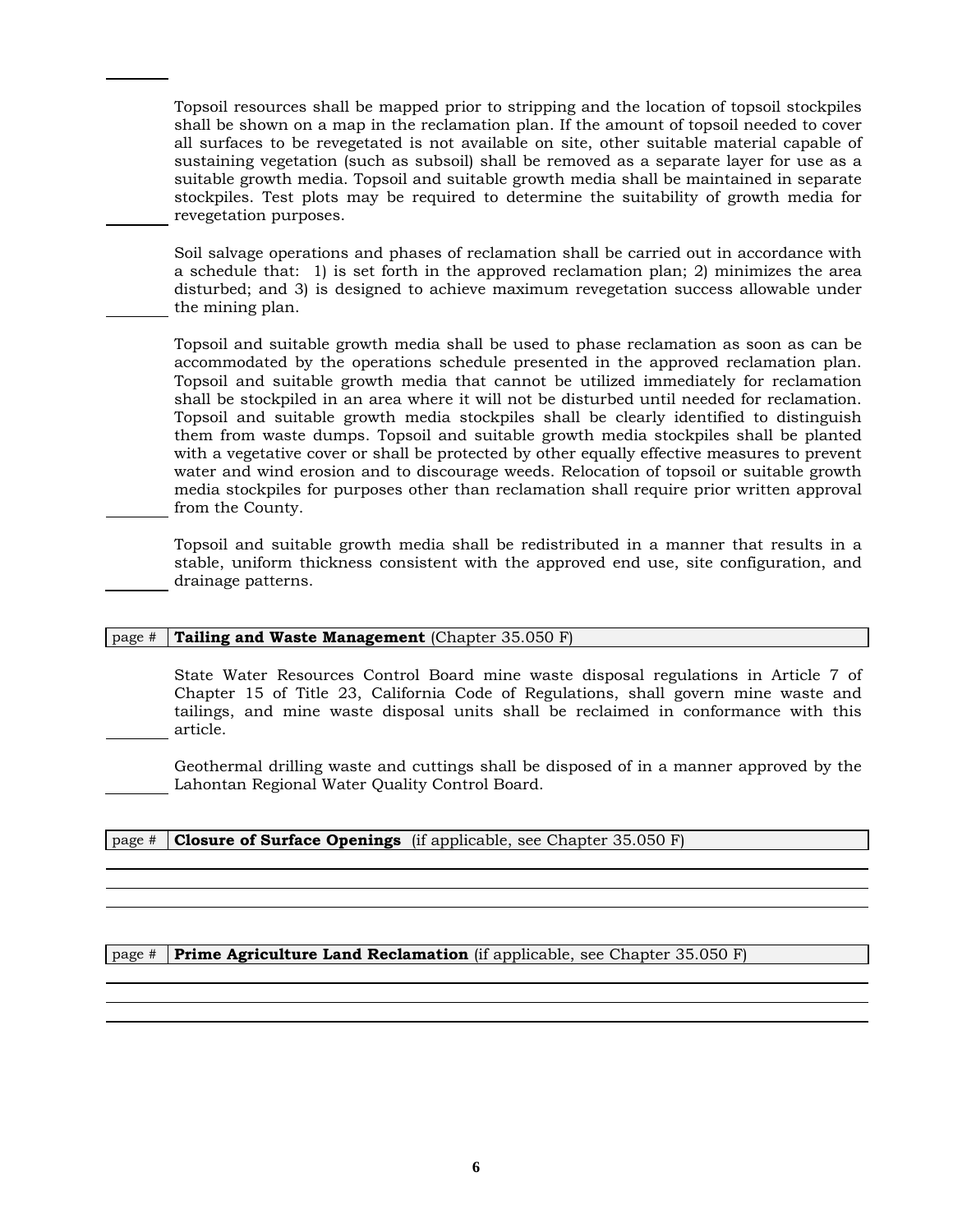# **RECLAMATION PERFORMANCE BOND INCREASE/DECREASE RIDER**

# **DEPARTMENT OF CONSERVATION OFFICE OF MINE RECLAMATION and the COUNTY OF MONO**

| To be attached to and form a part of Surety Company Bond No.                               |    |                                   |    |                      |           | stritten by |
|--------------------------------------------------------------------------------------------|----|-----------------------------------|----|----------------------|-----------|-------------|
|                                                                                            | as | SURETY                            | on |                      | behalf of |             |
|                                                                                            |    | as PRINCIPAL, in the penal sum of |    |                      |           |             |
|                                                                                            |    |                                   |    |                      |           |             |
| the County of Mono and, in the alternative, the Department of Conservation, Office of Mine |    |                                   |    |                      |           |             |
| Reclamation, and, in the alternative, the                                                  |    |                                   |    | (third party public) |           |             |
|                                                                                            |    |                                   |    |                      |           |             |

WHEREAS, the County of Mono issued approval of a surface mining and reclamation project, Permit No. \_\_\_\_\_\_\_\_\_\_\_\_\_\_\_\_\_\_\_, dated on \_\_\_\_\_\_\_\_\_\_\_\_\_\_\_\_\_\_\_\_\_ , and renewals and revisions numbered and dated \_\_\_\_\_\_\_\_\_\_\_\_\_\_\_\_\_\_\_\_\_\_\_\_\_\_\_\_\_\_\_ pursuant to the application of the Principal;

#### **OR**

| WHEREAS, either the County of Mono or, in the alternative, the State Mining and Geology |          |  |             |
|-----------------------------------------------------------------------------------------|----------|--|-------------|
| Board approved reclamation plan No.                                                     | dated on |  |             |
| and renewals and revisions numbered and dated                                           |          |  | pursuant to |
| the application of the Principal;                                                       |          |  |             |

#### **and**

WHEREAS, said bond and rider shall cover any and all land affected or to be affected by the mining operation under the above-mentioned permit and reclamation plan or the reclamation plan, and revisions and renewals since the date of the issuance of the permit and reclamation plan or the reclamation plan;

NOW, THEREFORE, the purpose of this rider is to

IT IS FURTHER UNDERSTOOD AND AGREED that all other terms and conditions of this bond shall remain unchanged.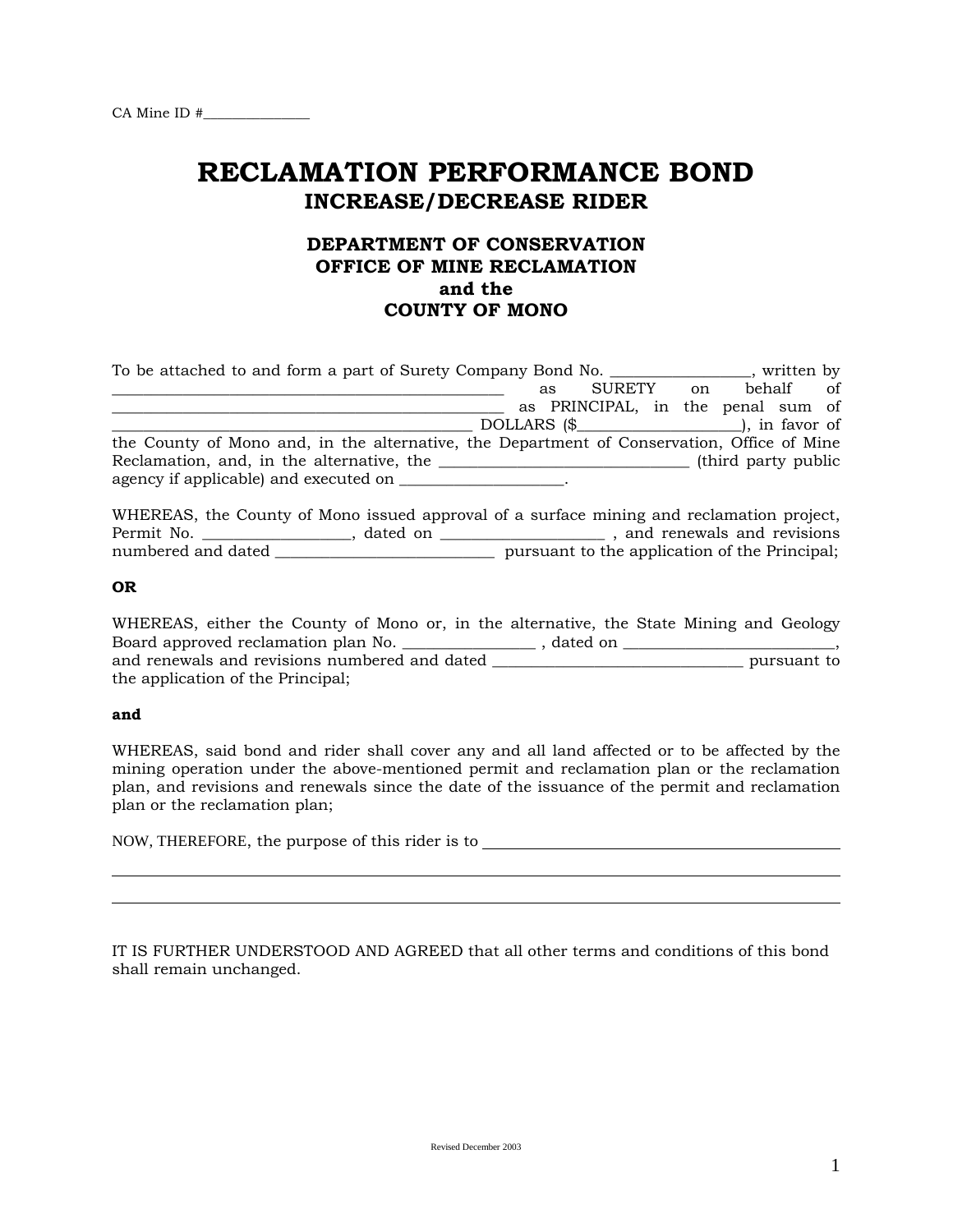CA Mine ID #\_\_\_\_\_\_\_\_\_\_\_\_\_\_\_ Permit No. \_\_\_\_\_\_\_\_\_\_\_\_\_\_\_\_\_ Bond No. \_\_\_\_\_\_\_\_\_\_\_\_\_\_\_\_\_

IN WITNESS THEREOF, the Principal and Surety have hereunto set their signatures and seals as of the dates set forth below:

# **PRINCIPAL**

| ł<br>11<br>٧<br>۰,<br>×<br>٠<br>× |  |
|-----------------------------------|--|
|-----------------------------------|--|

\_\_\_\_\_\_\_\_\_\_\_\_\_\_\_\_\_\_ \_\_\_\_\_\_\_\_\_\_\_\_\_\_\_\_\_\_\_\_\_\_\_\_\_\_\_\_\_\_\_\_\_\_\_\_\_\_\_\_\_\_\_\_\_\_\_ Company - Permittee [Principal]

(Seal)

By \_\_\_\_\_\_\_\_\_\_\_\_\_\_\_\_\_\_\_\_\_\_\_\_\_\_\_\_\_\_\_\_\_\_\_\_\_\_\_\_\_\_\_\_\_\_\_ Corporate Officer/Partners/Sole Proprietor

\_\_\_\_\_\_\_\_\_\_\_\_\_\_\_\_\_\_\_\_\_\_\_\_\_\_\_\_\_\_\_\_\_\_\_\_\_\_\_\_\_\_\_\_\_\_\_ Typed or Printed Name

Title  $\_\_$ 

## **SURETY**

I declare, under penalty of perjury, under the laws of the State of California, that I have executed the foregoing rider under an unrevoked Power of Attorney.

| (Seal)      |            | By    | Signature of Attorney-in-Fact for Surety |      |  |  |
|-------------|------------|-------|------------------------------------------|------|--|--|
|             |            |       | Typed or Printed Name                    |      |  |  |
|             |            | Title |                                          |      |  |  |
|             |            |       |                                          |      |  |  |
| Executed in |            |       |                                          | on   |  |  |
|             | City/State |       |                                          | Date |  |  |

under the laws of the State of California.

(Note: Where one signs by virtue of a Power of Attorney for a surety company, such fully executed Power of Attorney must be filed with this bond.)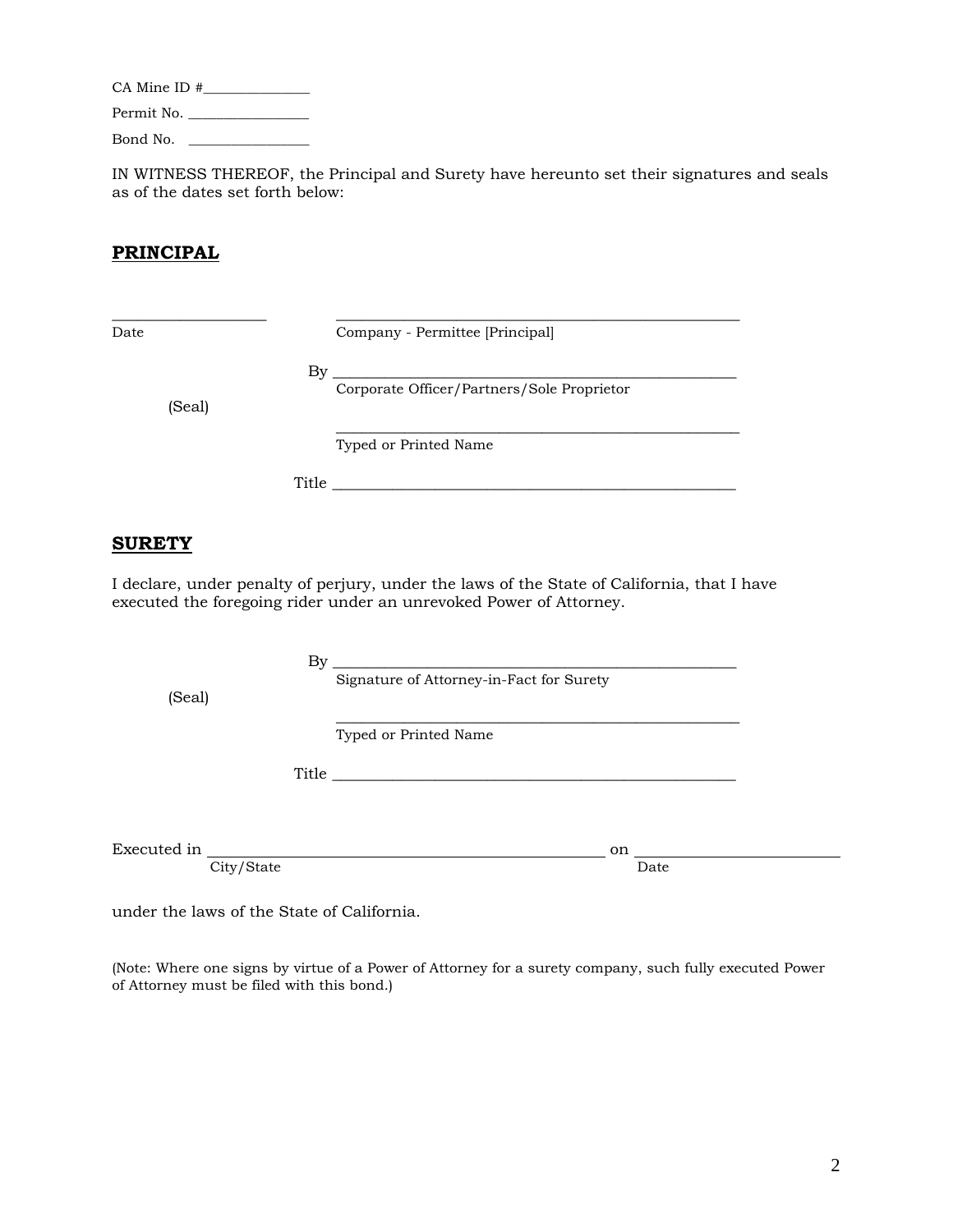| $CA$ Mine ID $#$ |  |
|------------------|--|
| Permit No.       |  |
| Bond No.         |  |

# **ACKNOWLEDGMENT OF PERMITTEE**

State of

County of

On this <u>ead</u> day of <u>each contribution</u>, in the year <u>contribution</u>, before me, (name and quality of officer), personally appeared \_\_\_\_\_\_\_\_\_\_\_\_\_\_\_\_\_\_\_\_\_\_\_\_\_\_\_\_\_, personally known to me (or proved to me on the basis of satisfactory evidence) to be the person(s) whose name(s) is/are subscribed to the within instrument and acknowledged to me that he/she/they executed the same in his/her/their authorized capacity(ies), and that by his/her/their signature(s) on the instrument the person(s), or the entity upon behalf of which the person(s) acted, executed the instrument.

SS.

WITNESS my hand and official seal.

 L.S. Notary's Signature

My Commission Expires

# **ACKNOWLEDGMENT OF SURETY**

State of

SS.

County of

On this day of strategies and the year strategies of  $\frac{1}{2}$ , before me, (name and quality of officer), personally appeared  $\blacksquare$ , personally known to me (or proved to me on the basis of satisfactory evidence) to be the person(s) whose name(s) is/are subscribed to the within instrument and acknowledged to me that he/she/they executed the same in his/her/their authorized capacity(ies), and that by his/her/their signature(s) on the instrument the person(s), or the entity upon behalf of which the person(s) acted, executed the instrument.

WITNESS my hand and official seal.

 L.S. Notary's Signature

My Commission Expires

NOTE: Please identify the agent acting on behalf of the surety, if applicable.

AGENT PHONE ( )

ADDRESS

CITY/STATE/ZIP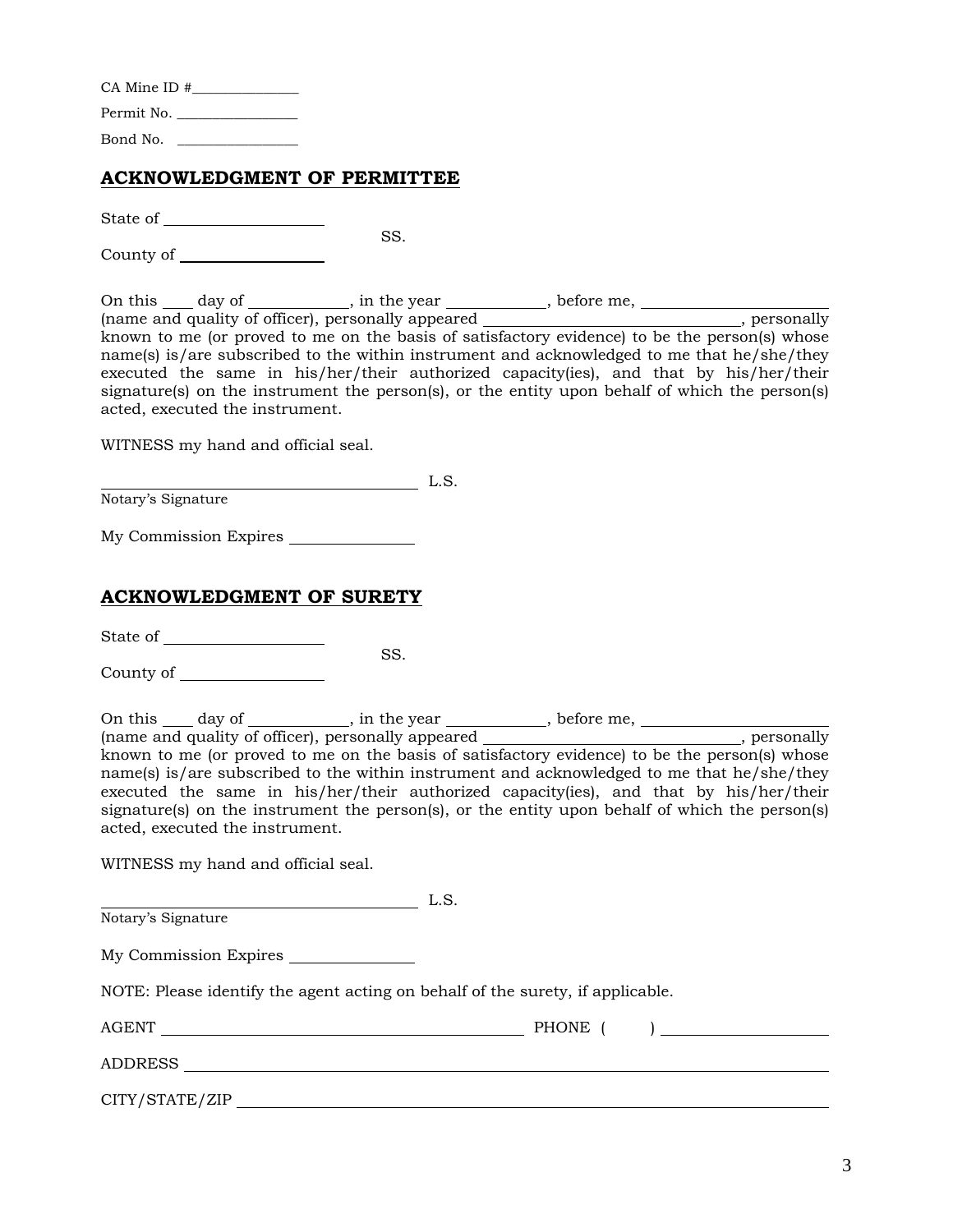## **DEPARTMENT OF CONSERVATION OFFICE OF MINE RECLAMATION**

### **and the**

## **COUNTY OF MONO**

# **RECLAMATION PERFORMANCE BOND GENERAL PURPOSE RIDER**

| To be attached to and form a part of Surety Company Bond No. ____________________                    |                |
|------------------------------------------------------------------------------------------------------|----------------|
|                                                                                                      | as             |
|                                                                                                      | as             |
|                                                                                                      | <b>DOLLARS</b> |
| (\$                                                                                                  |                |
| of Conservation, Office of Mine Reclamation, and, in the alternative, the __________________________ |                |
| (Third Party Public Agency if applicable) and executed on _______________________.                   |                |
|                                                                                                      |                |
| Whereas, the County of Mono of issued approval of a surface mining and reclamation                   |                |

| project, Permit No. |                               |  | dated on | and renewals and |  |
|---------------------|-------------------------------|--|----------|------------------|--|
|                     | revisions numbered and dated  |  |          | pursuant to the  |  |
|                     | application of the Principal, |  |          |                  |  |

#### **OR**

| Whereas, either the County of Mono or, in the alternative, the State Mining and Geology |          |
|-----------------------------------------------------------------------------------------|----------|
| Board, approved Reclamation Plan No.<br>, dated on                                      |          |
| and renewals and revisions numbered and dated                                           | pursuant |
| to the application of the Principal;                                                    |          |

**and**

Whereas, said bond and rider shall cover any and all land affected or to be affected by the mining operation under the above mentioned permit and reclamation plan or the reclamation plan, and revisions and renewals since the date of the issuance of the permit and reclamation plan or the reclamation plan,

Now, therefore, the purpose of this rider is:

It is further understood and agreed that all other terms and conditions of this bond shall remain unchanged.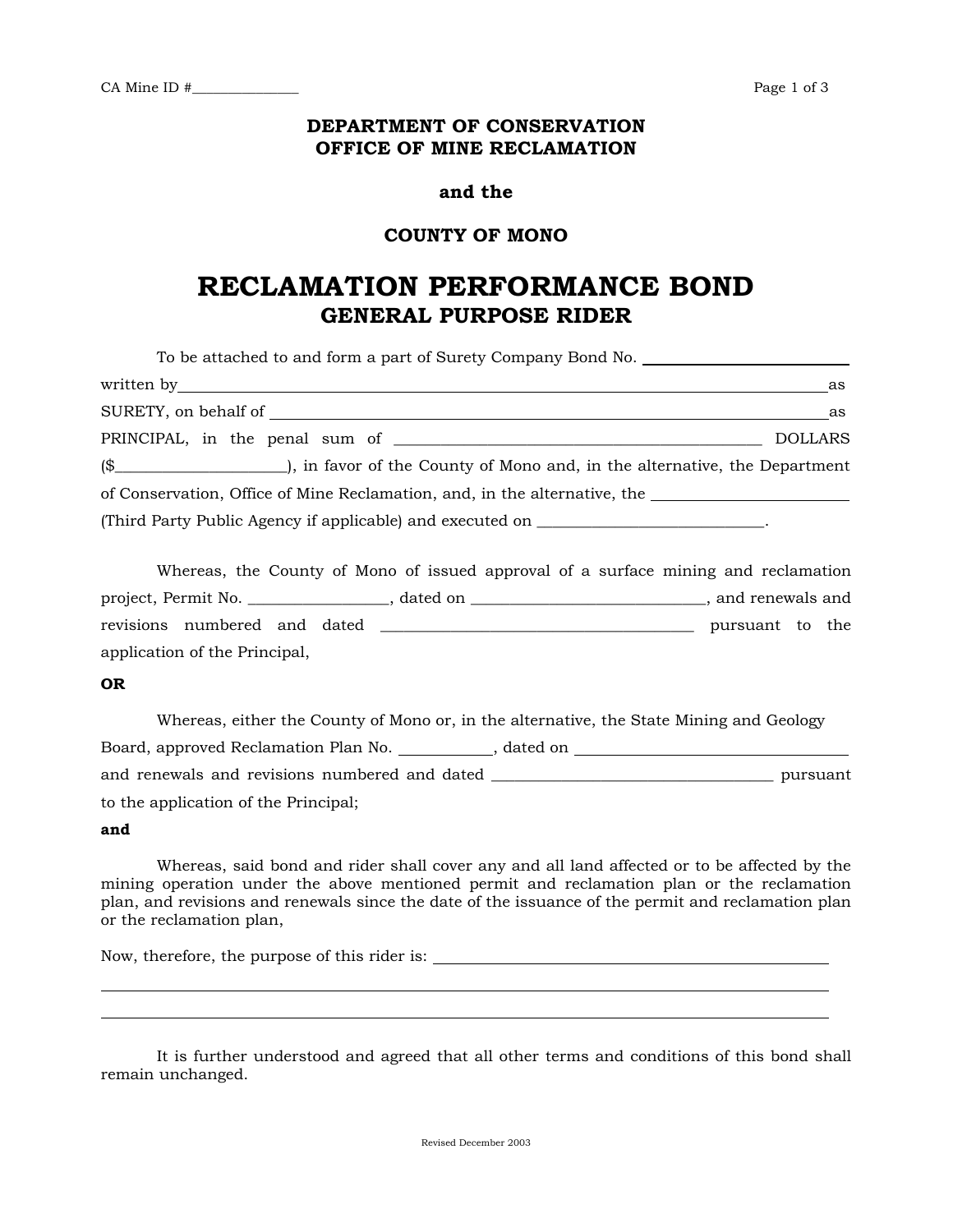CA Mine ID  $\#$  Page 2 of 3 *Reclamation Bond General Purpose Rider*

Permit No. \_\_\_\_\_\_\_\_\_\_\_\_\_\_\_\_\_ Bond No. \_\_\_\_\_\_\_\_\_\_\_\_\_\_\_\_\_

IN WITNESS THEREOF, the Principal and Surety have hereunto set their signatures and seals as of the dates set forth below.

#### **PRINCIPAL**

Date \_\_\_\_\_\_\_\_\_\_\_\_\_

Company - Permittee [Principal]

(Seal)

By: \_\_\_\_\_\_\_\_\_\_\_\_\_\_\_\_\_\_\_\_\_\_\_\_\_\_\_\_\_\_\_\_\_\_\_\_\_\_\_\_\_\_\_\_\_ Corporate Officer/Partners/Sole Proprietor

 $\overline{a}$ Typed or Printed Name

Title: \_\_\_\_\_\_\_\_\_\_\_\_\_\_\_\_\_\_\_\_\_\_\_\_\_\_\_\_\_\_\_\_\_\_\_\_\_\_\_\_\_\_\_

#### **SURETY**

I declare, under penalty of perjury, under the laws of the State of California, that I have executed the foregoing rider under an unrevoked Power of Attorney.

 $\rm\,By:$ 

(Seal)

Signature of Attorney-in-Fact for Surety

 $\ddot{\phantom{a}}$ Typed or Printed Name

Title: \_\_\_\_\_\_\_\_\_\_\_\_\_\_\_\_\_\_\_\_\_\_\_\_\_\_\_\_\_\_\_\_\_\_\_\_\_\_\_\_\_\_\_

Executed in on \_\_\_\_\_\_\_\_\_\_\_\_\_\_\_\_\_\_\_\_\_\_\_ under (City and State) (Date)

the laws of the State of California.

(Note: Where one signs by virtue of a Power of Attorney for a Surety Company, such fully executed Power of Attorney must be filed with this bond.)